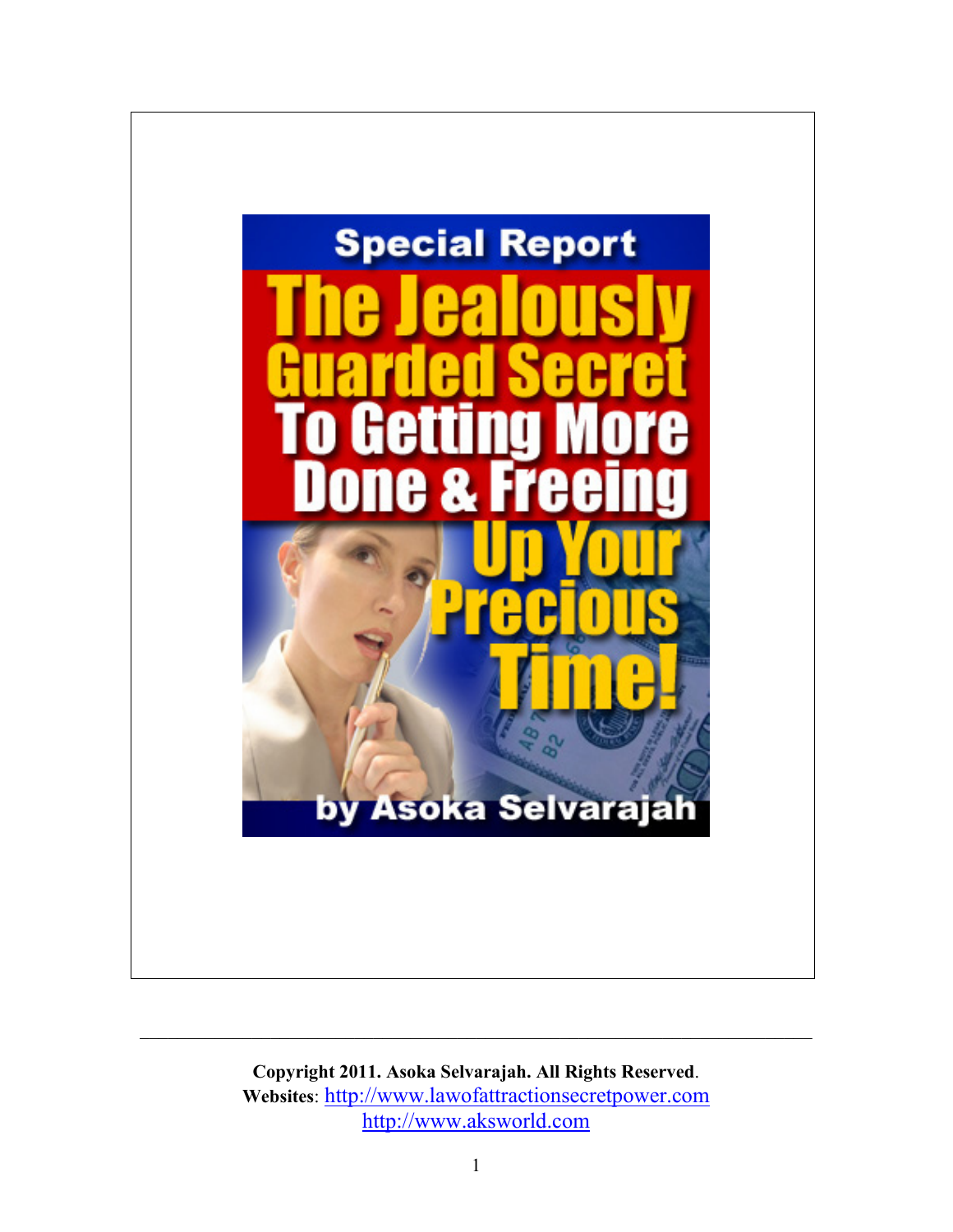# **The Jealously Guarded Secret To Getting More Done, Freeing Up Your Precious Time, & Optimizing The Results You Get For The Effort You Put In**

**by Asoka Selvarajah, Ph.D**

**[\(http://www.aksworld.com\)](http://www.aksworld.com/) & [http://www.lawofattractionsecretpower.com\)](http://www.lawofattractionsecretpower.com/)**

**Please Note:** You have 100% resell and distribution rights to this report!

This means that you have the author's permission to resell or freely distribute this report to others. You may also use this report as a bonus in any product promotion of your own, or offer it as a gift to help build your email list, or as a way of building trust and credibility.

**The only condition is that you may not alter or edit the report in any way whatsoever.** Thank you.

> **Copyright 2011. Asoka Selvarajah. All Rights Reserved**. **Websites**: [http://www.lawofattractionsecretpower.com](http://www.lawofattractionsecretpower.com/) [http://www.aksworld.com](http://www.aksworld.com/)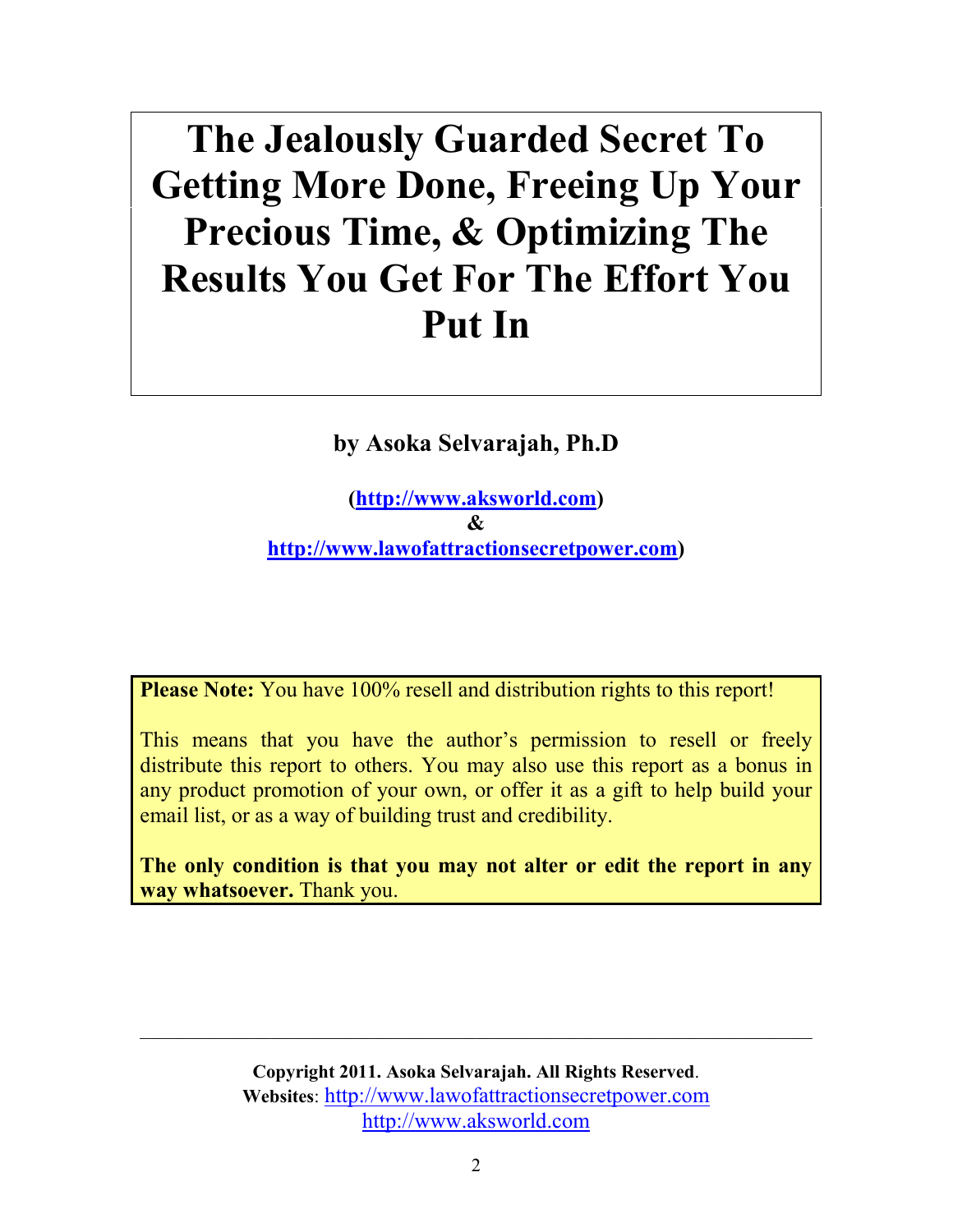## **Introduction**

In this special report, you will learn a key secret that few know, and even fewer who DO know it actually implement.

Yet, its effects can be enormous. It's one of the power secrets behind all millionaires, and billionaires. However, it's also a secret that you can use to dramatically improve your own personal life immeasurably.

So what is this secret?....

# **The Secret of Time Leverage**

Put simply, **you cannot do everything yourself**. Moreover, you should not even try.

The fact is that most people do not value their own time. They literally do not set a value upon it. They behave as if they are immortal, and squander their time terribly. In fact, they value their time LESS than they value money.

However, the truth is that time is more important than money, and always has been. Certainly, if you have a lot of time, but no money, it may not seem that way. However, that does not alter the fundamental truth of the matter.

Consider this for a moment…

*Imagine you are on your deathbed. Your loved ones are around you, and you are saying precious things to them, and they to you. Your breath becomes more labored and everything starts to get blurry.* 

*At that moment, Death appears above you, gloating and waiting for you to breathe your last. However, he then offers you a deal. He agrees that if you pay him some cold hard cash, he will give you one hour more of life!.* 

\_\_\_\_\_\_\_\_\_\_\_\_\_\_\_\_\_\_\_\_\_\_\_\_\_\_\_\_\_\_\_\_\_\_\_\_\_\_\_\_\_\_\_\_\_\_\_\_\_\_\_\_\_\_\_\_\_\_\_\_\_\_\_\_\_\_\_\_\_\_\_\_

**Copyright 2011. Asoka Selvarajah. All Rights Reserved**. **Websites**: [http://www.lawofattractionsecretpower.com](http://www.lawofattractionsecretpower.com/) [http://www.aksworld.com](http://www.aksworld.com/)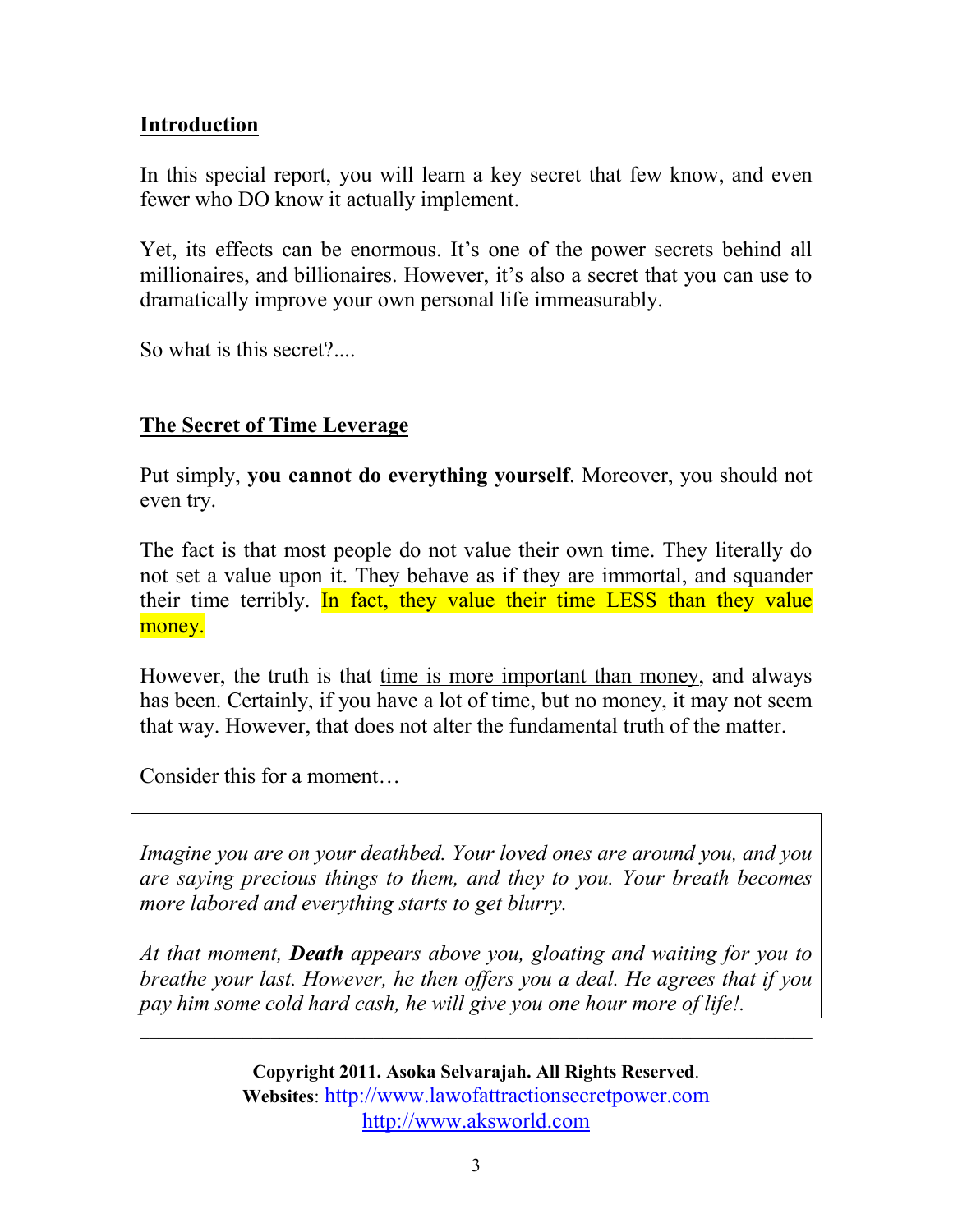*In fact, he's very reasonable about it. He only wants \$7. It seems like a bargain to me. A mere \$7, and you get to live and breath and say precious things to your loved one for one more hours.*

*I know what I'd do. So what about you?...*

The answer is pretty obvious, isn't it? You would pay the \$7. In fact, you would pay pretty well any cash sum he asked in return for that extra one hour of breath. You might pay \$10,000, or even \$100,000, if you had it.

I think we can both agree on that.

OK. So let us turn this situation around. Imagine now that you are doing something that you could easily pay someone else to do, but you decide to do it yourself just in order to save the money.

For example, I have a cleaner and I pay her \$9 an hour. But imagine that, rather than pay her the \$9, and because I want to save the money, I do the job myself. It takes me two hours of my time. The good news is that I saved \$18.

Does that make good sense to you?...

It shouldn't. If it does, here is what you are really saying. You just set a value on your time at a measly \$9 per hour, i.e. equal to that of a domestic cleaner! *That is what you think your time is worth, every time you accept a task you could have paid someone \$9 to do.*

You are effectively saying that you prefer the \$9 to one precious hour of your life. In other words, **you are reversing the pact with the devil that we just agreed made so much sense only a moment ago!**

This is the secret of Time Leverage, and it eventually leads onto the concept of Outsourcing, which we will discuss shortly.

\_\_\_\_\_\_\_\_\_\_\_\_\_\_\_\_\_\_\_\_\_\_\_\_\_\_\_\_\_\_\_\_\_\_\_\_\_\_\_\_\_\_\_\_\_\_\_\_\_\_\_\_\_\_\_\_\_\_\_\_\_\_\_\_\_\_\_\_\_\_\_\_

**Copyright 2011. Asoka Selvarajah. All Rights Reserved**. **Websites**: [http://www.lawofattractionsecretpower.com](http://www.lawofattractionsecretpower.com/) [http://www.aksworld.com](http://www.aksworld.com/)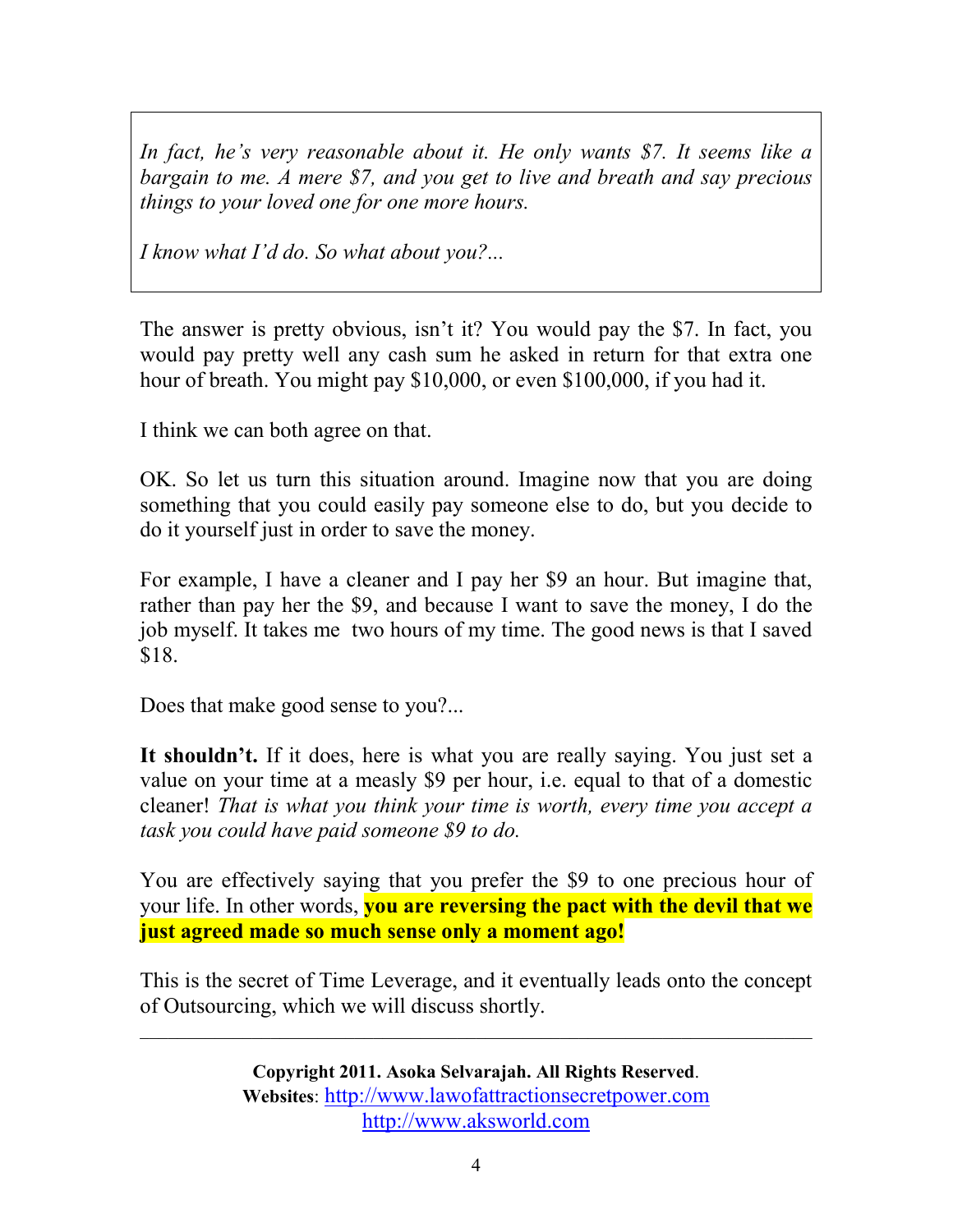## **The value of your time**

It's impossible to set a fixed dollar value on your time. However, one thing is for sure. Every time you set a LOW dollar value on it, by doing something like what we just discussed above, i.e. doing something you could have paid someone else a low price to do, *you are definitely short-changing yourself, even if you are currently earning a very low wage.*

This also applies in the corporate context. Every time you personally do something that you could have used a secretary or a junior assistant to do, you have effectively been getting paid your (high) hourly wage, *but actually doing work worth only the low hourly rate of your assistant.*

Believe me, this happens A LOT in company settings.

Entrepreneurs are particularly guilty of it, as they inevitably start off having to do everything themselves – product/service creation, sales, marketing, accounting, secretarial, legal, and so on. Yes, it's fine to begin that way…

#### **However, don't keep on doing it when you no longer have to!**

Your time is precious. Every hour that goes by can never be reclaimed. You can always earn more money. But you can **never** get back an hour that you have thoughtlessly squandered, or have spent doing things that you could have paid someone else to do.

## **Time Leverage & Outsourcing applied**

**The principle is this:** delegate as many activities to someone else as possible; preferably as skilled, or more skilled at those tasks than you are. This frees up your precious time for more important and more productive activities.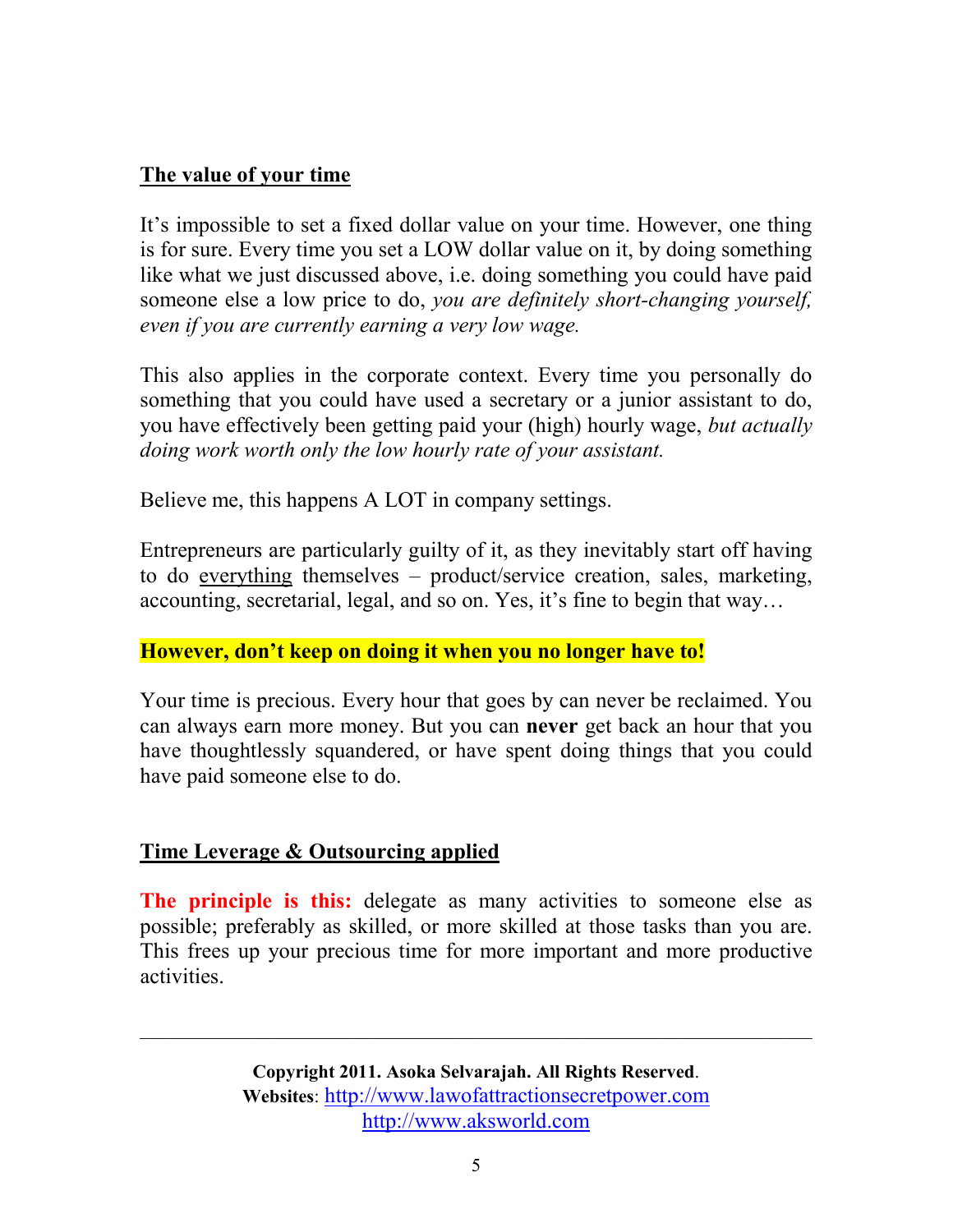Wherever possible, pay someone else , **either in money or services you can offer in return**, to do those things that you would rather not do, or else are not a productive use of your time.

Think about it. Does the President of the United States take his own car to the mechanic? Does Tony Robbins mow his own lawn? Does Oprah Winfrey buy her own groceries? NO (unless they choose to, just for the novelty of it).

# Why? The reason is because **(a) they value their own time tremendously, and (b) it would not be a productive use of their time to do so.**

Indeed, if the President of the USA did spend his time mending his own car, doing his own groceries, calling up airlines to buy his own international air tickets, and so on, the USA **and** the whole world would rapidly descend into chaos (well, even more chaos than is normal – let's put it that way)!

If the principle is good for them, it is good for you too. Moreover, it applies wherever you happen to be in life. Whether you are a corporate executive or a housewife, you can use this concept to win back your life.

# **Scientific Leverage**

Loosely described, the scientific concept of leverage is that you use a small amount of force or energy to produce a disproportionately great effect or result.

*This is exactly what the concept of Time Leverage does for you.*

When you win back a few hours for yourself that you might have squandered doing low quality activities, you then have that time available to do high quality tasks that you might not otherwise have been able to do.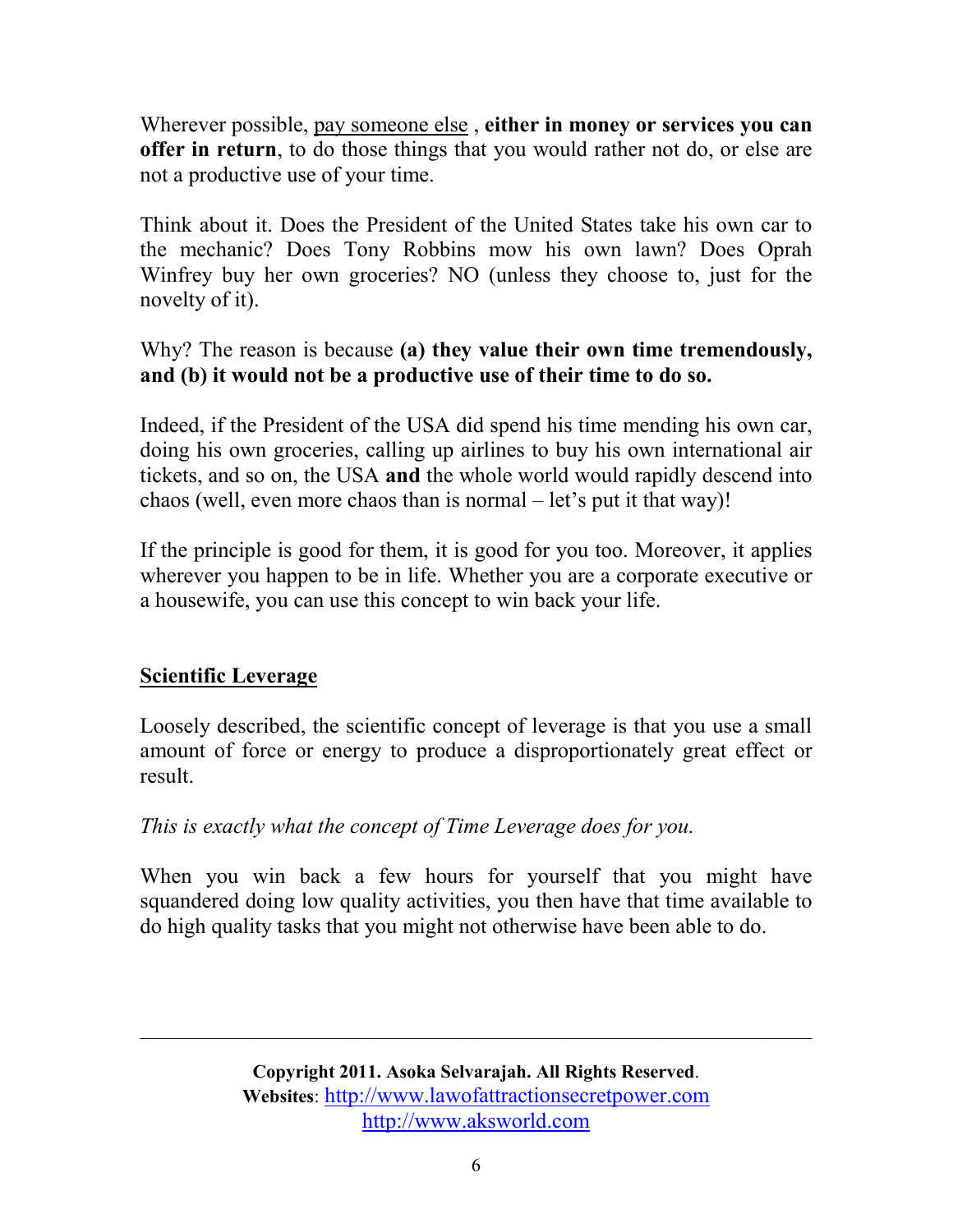If you are an entrepreneur, you can spend this time creating new products or sales material. If you are a housewife, you can spend it with your kids and your pets. If you are an artist, you can spend it creating a new work of Art.

The point is this. Time is short!

So, why waste it, along with your vital energy, on low quality activities that sap your will, drain your enthusiasm, waste your time, leave you dispirited and in a poor frame of mind to focus on what really matters?

Why go through all of that when you can offload it, for mere cents on the dollar, onto someone else who would be **more than happy to do it for you, in return for a modest financial reward?**

Hence, not only do you win, but you also give someone who really wants it some valued employment.

# **Consider giving up what you are good at for something even better!**

Often, this concept may mean that you should give up things that you are actually extremely competent at doing. That is often the most difficult thing for a person to do.

In a domestic setting, you may be really good at doing the shopping. You know exactly what you want, and in which shops to get it. You could not possibly imagine someone else doing it nearly as well as you. Yes, you would love to give up doing it. After all, it takes about hours of your precious time and is physically stressful. Yet, you cannot. How could anyone do it as you would want it done?

In the corporate setting, here is a personal example. In the field of Investment Banking, I used to be an extremely good Technical Analyst, i.e. a forecaster of trends in Stocks & Bonds. In fact, I was so good that I could not imagine anyone else doing it for me.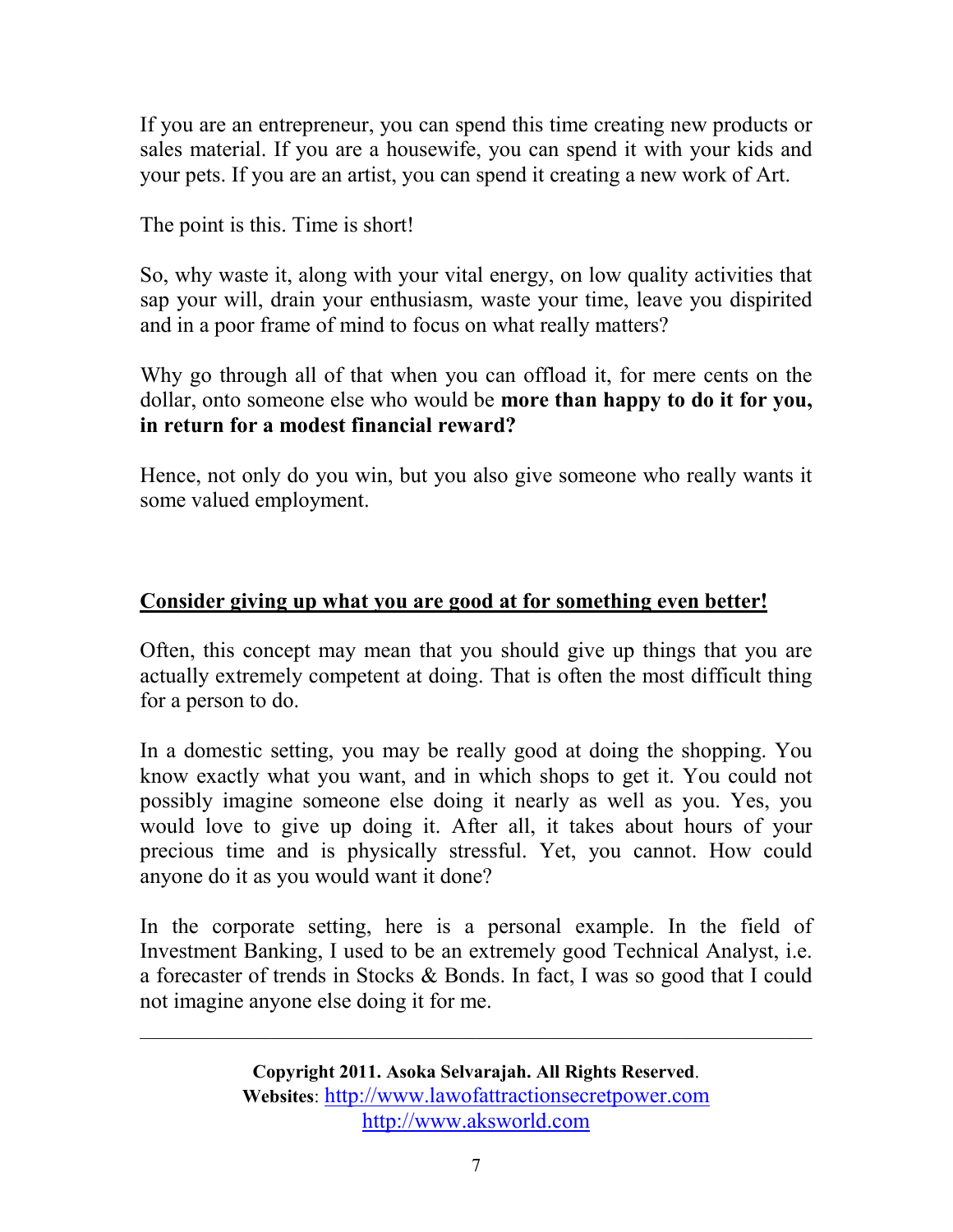Yet, when I eventually attained a position of Head of Quantitative Research for the Equity department, that is exactly what I had to do. I had to hire a Technical Analyst and, instead of doing the work myself, supervise someone else to do it for me.

Now, this meant that some things were not done the way I would have done them myself. However, the offsetting benefit was that my time was freed up to get much more done through the power of this kind of leverage.

## **How to create a system of Outsourcing**

Often the biggest obstacle, both in personal and professional terms, to delegating tasks is the fear that nobody could do it as well as you. It is a legitimate concern, because it may even be true. However, there are several things to consider about that…

First, if you don't, you are stunting your chances of making tremendous progress in your field of activity. You are limiting the amount of time available to you by wasting it on things that other people could be doing for you.

Second, you can control the process greatly, by (a) proper selection of the person to do the task, and (b) thorough training of that person to do it the way you want it done. In other words, you need to create a **system**.

Let's take the shopping example again. Here is how you might do it...

You find yourself an intelligent, willing teenager with a car, eager to earn about \$7-10 in his/her spare time. You need to choose your "staff" carefully at this point, because if you choose an idiot, you will only get idiot results. Once you have chosen that person, you have him/her accompany you on your shopping trip one or two times. Together, you go down the shopping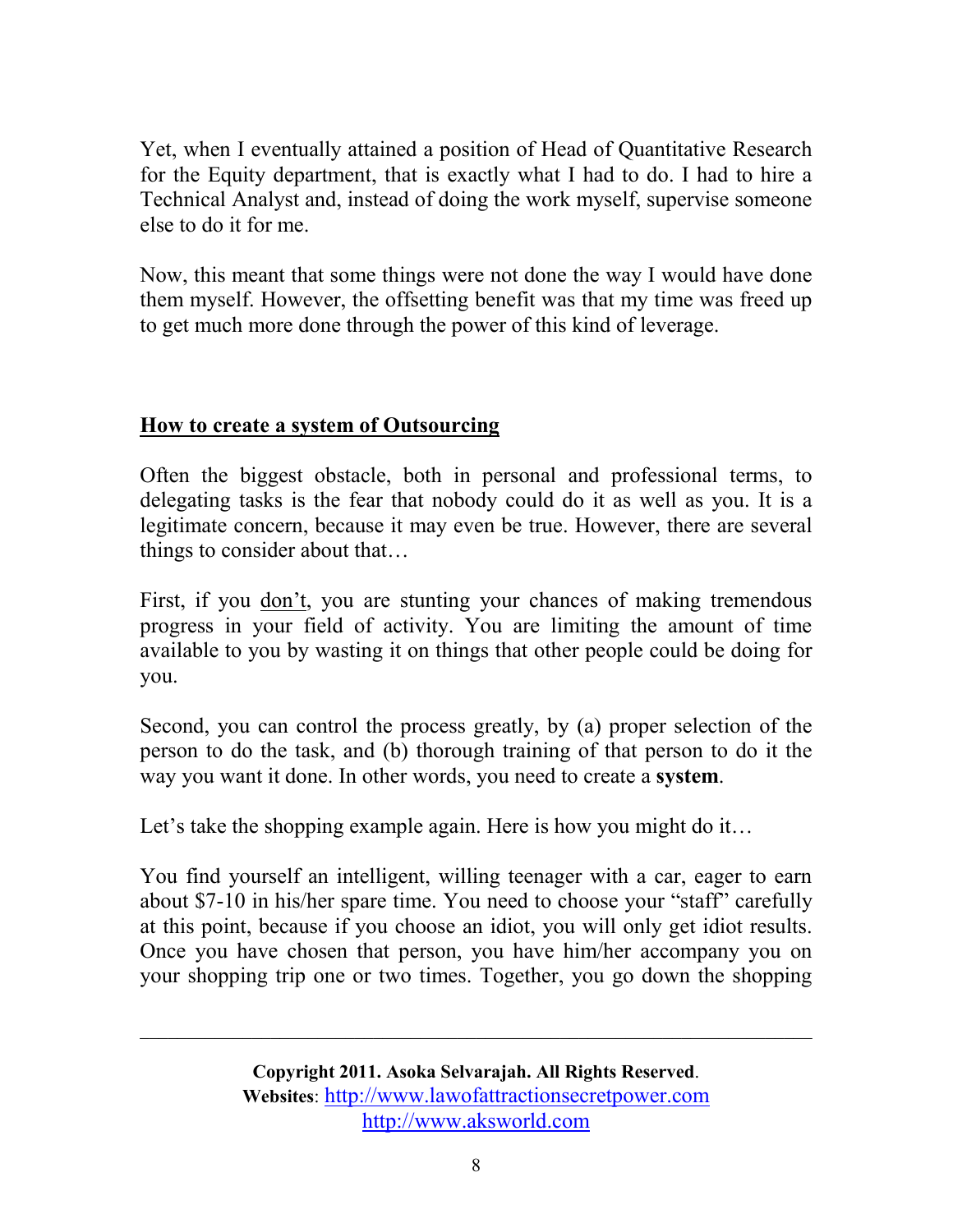aisles, and you show the person exactly where everything is, how you select your fish, and so on.

After that, you let them loose next time around! There are bound to be mistakes the first time, so you correct them. Eventually, all will run smoothly and, in exchange for \$7-10 per hour, you reclaim your precious time. Maybe you can then spend those extra two hours or so a week beginning that book you always planned to write?....

Whether the shopping example makes sense to you or not, the point is that you create a **system**. In other words, you (1) analyze what you are doing, (2) break it down, and then (3) train someone else to do exactly that same thing.

If you can delegate and outsource much of your undesired activities through creating such systems, you win back ever more precious time for yourself. You can use this time to create more money, spend time with loved ones, pursue a course of study, write a screenplay, or whatever you wish.

## **Places to go for outsourcing**

If you are a business, there is a LOT that you can now outsource, thanks to the power of the internet. Auction sites now exist for this, i.e. a similar concept to eBay. However, in this instance, you post up a description of the project you want done, and people bid on it, while also telling you about their qualifications to do an excellent job for you!

You can outsource secretarial work, language translation, computer software programming, website design and maintenance, graphic design, audio to text transcription, and much more. In fact, you can outsource almost anything you can think of.

Some of the best places to do this are at:

Elance Online – [http://www.elance.com](http://www.elance.com/)

**Copyright 2011. Asoka Selvarajah. All Rights Reserved**. **Websites**: [http://www.lawofattractionsecretpower.com](http://www.lawofattractionsecretpower.com/) [http://www.aksworld.com](http://www.aksworld.com/)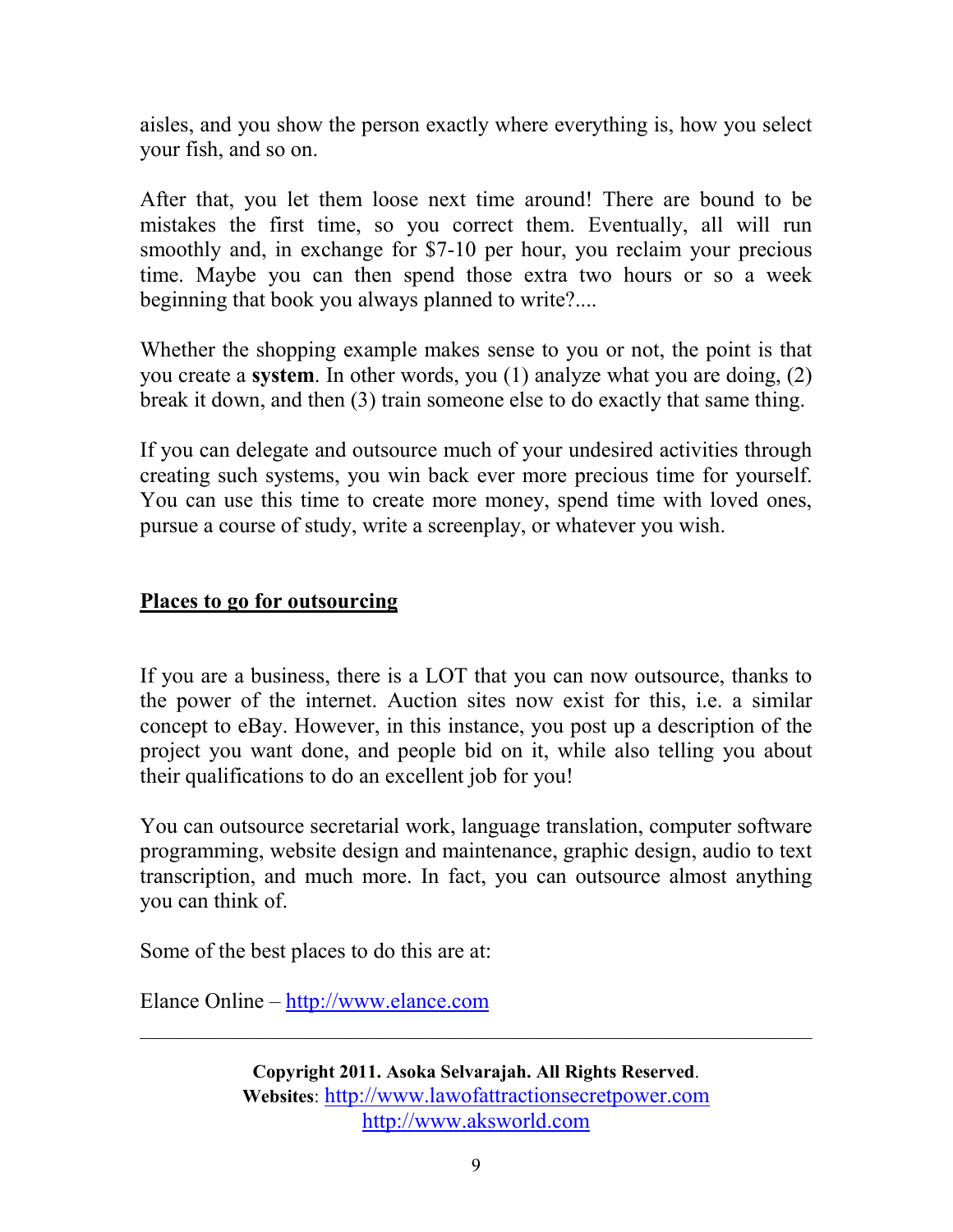Elance Online enables businesses to outsource small projects - such as web development, logos, graphic design, writing and more - to a global pool of qualified service providers.

RentaCoder.Com – [http://www.rentacoder.com](http://www.rentacoder.com/)

Not just for software coding, this excellent site provides a whole range of different professional outsourcing capabilities for small to medium sized businesses.

Odesk.Com – [http://www.odesk.com](http://www.odesk.com/)

You can find excellent workers from this superb site to work for you on fixed price projects or hourly rates for more ongoing work. I use this site a LOT. They have an excellent system to maintain accountability and the standards are generally extremely high. You can find workers here for just about anything.

Design Outpost - <http://www.designoutpost.com/>

These people offer a wide range of graphic services, from designing a logo right through to creating a design for your website.

All of these are auction sites. Hence, you post your project up, and accept bids. That way, you are assured of good people at the best price.

 $\_$  . The contribution of the contribution of  $\mathcal{L}_\mathcal{A}$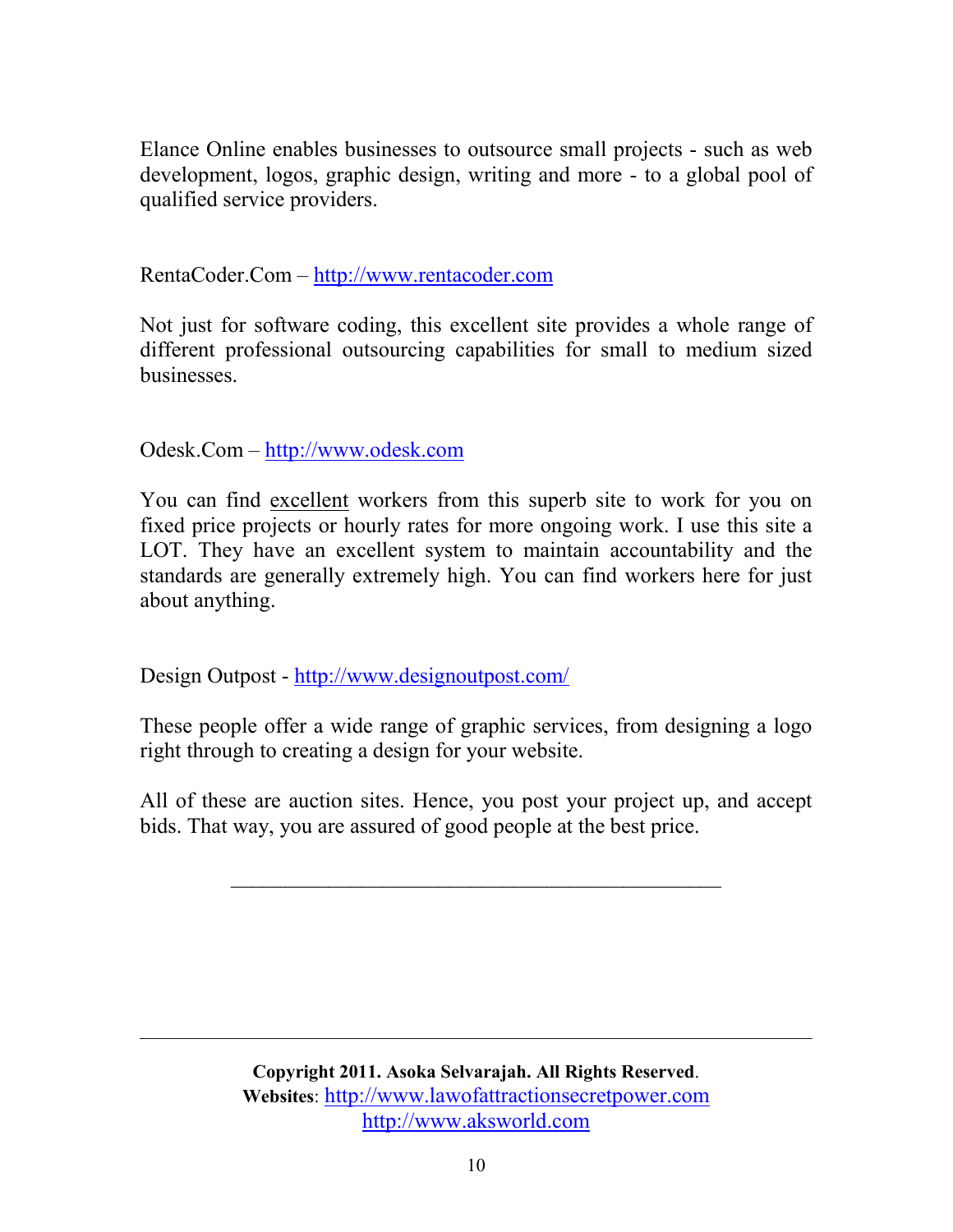Outsourcing is a vital concept and one of the major ways to grow your business exponentially. You **cannot** become enormously successful trying to do everything yourself.

When I began my online activities, I was the website designer, the copywriter, the web master, the marketing manager, the product creator, the graphic designer and more.

It took an enormous effort, and frankly, although I **can** do some of those jobs well, I cannot possibly do all of them excellently at the same time! In fact, it is also true that I am not very good at many of them (e.g. webmaster activities and graphic design). In all honesty, I STILL do too much of this stuff, but I am gradually offloading it, bit by bit.

Hence, over the last year or so, I have found reliable and excellent people to do some of this for me, and I pay them to do it. Rather than try to implement various kinds of online software on my website, I pay a programmer \$20-30 to do it for me in about an hour or less. Please understand: this used to take me HOURS, often spent in fruitlessly trying to find problems between software code and online server that I didn't really understand anyhow.

Rather than try to design covers for new ebooks (which I can do "capably"), I pay someone \$47, which is what the cover of **this** report cost me. He does a really excellent job for me; far more polished and professional than anything I can do with my present level of skill.

For your interest, his website is at [http://www.hypercover.com.](http://www.hypercover.com/) Another excellent person I use for web graphics is [http://www.3dcovers.com.](http://www.3dcovers.com/) Actually, you can get excellent graphic designers even cheaper at Odesk.Com, one of the outsourcing resources listed on the previous page.

Yes, I *could* spend my time learning to be a better graphic artist or a better programmer (and many people **do** make just this mistake). But why should I? For relatively small amounts of money, I can unload the pain off of my shoulders onto a specialist, onto someone who actually LOVES to do it!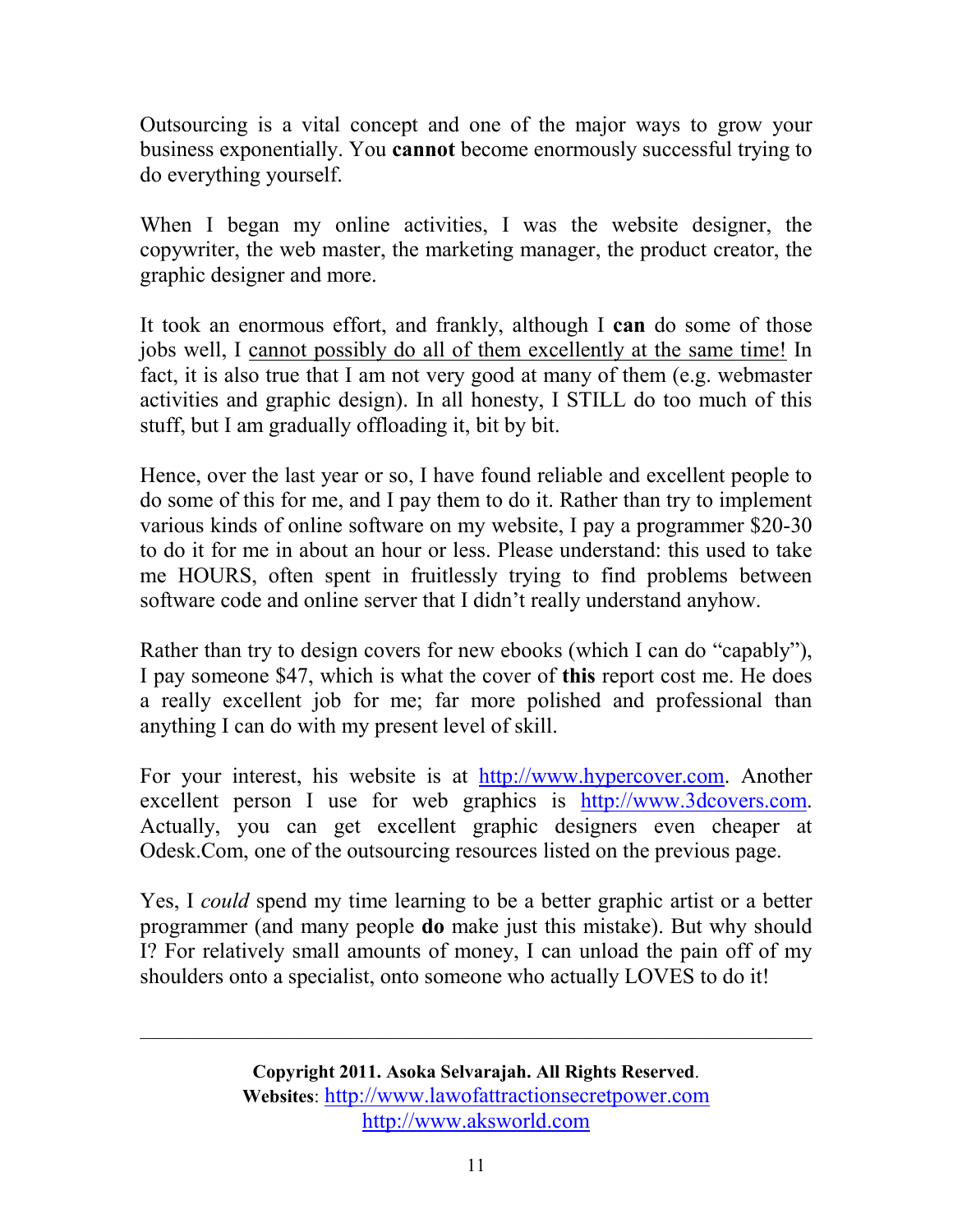## **Although we have been speaking in a business context here, the same principle applies in the home context too…**

Wherever possible, delegate and outsource. Analyze your day and your week. See what you are doing that you don't really need to do, and get rid of it onto someone else.

You can do this in return for money, or in return for a service. For instance, take that teenager who might do the shopping for you. Instead of cash, you could teach him/her Art or Piano or English, or whatever you know to teach that he/she wants and needs. Cash is not the ONLY way to delegate and outsource!

## **Value your time more than your money, & you will get more of both!**

In summary, do put the principle of Time Leverage into practice in your life, wherever you may happen to be, or whatever you may be doing.

Please remember that when you free up more of your time, even if you have to spend a small amount of money to do so, you free it up for **productive use**. That is the **real** leverage. You can use that time to make back the money you spent, and far more besides.

Think big. See the big picture. Don't get absorbed in the minutiae. If you do, it will swallow you up!

There IS a way that you can use this principle and thereby win back many more precious hours of your time. You just have to be determined about it, and focus your mind upon finding out how to go about doing it in your own personal situation.

Remember the pact with the devil we discussed earlier? Are you effectively saying to him, "No! I prefer the 7 bucks cash, thanks very much. Take me now!"?...